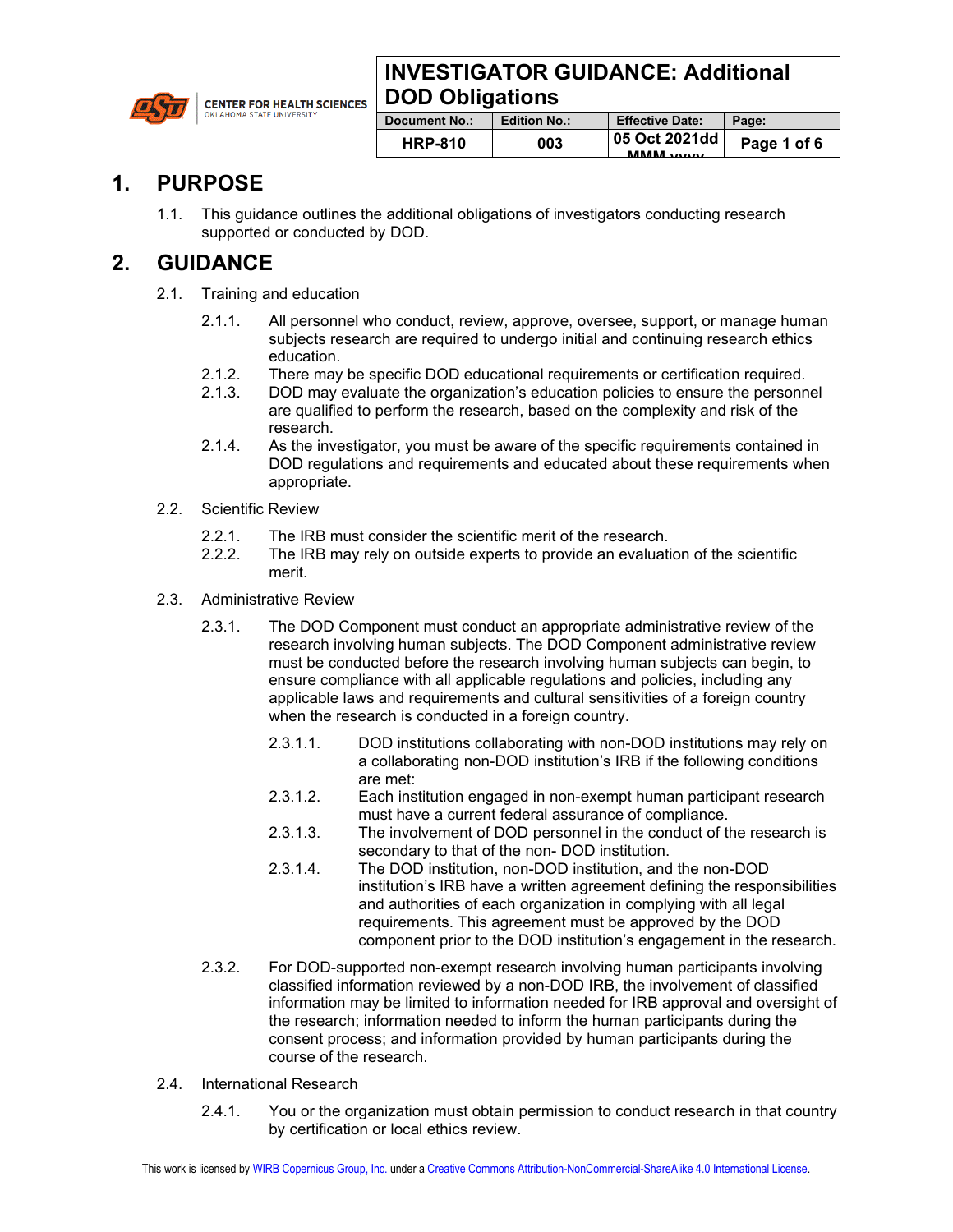## **INVESTIGATOR GUIDANCE: Additional DOD Obligations**



**CENTER FOR HEALTH SCIENCES** 

| Document No.:  | <b>Edition No.:</b> | <b>Effective Date:</b>               | Page:       |
|----------------|---------------------|--------------------------------------|-------------|
| <b>HRP-810</b> | 003                 | 05 Oct 2021dd<br><b>BABABA</b> SAAAL | Page 2 of 6 |
|                |                     |                                      |             |

- 2.4.2. You must follow all local laws, regulations, customs, and practices.
- 2.5. Reporting: The following findings in DOD-supported research must be reported to the DOD human research protection officer within 30 days:
	- 2.5.1. Determinations of <Serious Noncompliance> or <Continuing Noncompliance>
	- 2.5.2. Significant changes to the research protocol that are approved by the IRB<br>2.5.3. The results of the IRB continuing review
	- The results of the IRB continuing review
	- 2.5.4. Change of reviewing IRB
	- 2.5.5. When the organization is notified by any Federal department, agency or national organization that any part of an HRPP is under investigation for cause requirements
	- 2.5.6. < Unanticipated Problems Involving Risk to Subjects or Others><br>2.5.7. < Suspension of IRB approval>
	- 2.5.7. <Suspension of IRB approval>
	- 2.5.8. <Termination of IRB approval>
- 2.6. Survey Approval
	- 2.6.1. Surveys performed on DOD personnel must be submitted, reviewed, and approved by the DOD after the research protocol is approved by the IRB.
- 2.7. Multisite Research
	- 2.7.1. When conducting multi-site research, a formal agreement between organizations is required to specify the roles and responsibilities of each party.
- 2.8. Definition of <Minimal Risk>
	- 2.8.1. The definition of the minimal risk based on the phrase "ordinarily encountered in daily life or during the performance of routine physical or physiological examinations or tests" must not be interpreted to include the inherent risks certain categories of human subjects face in their everyday life. For example, the risks imposed in research involving human subjects focused on a special population should not be evaluated against the inherent risks encountered in their work environment (e.g., emergency responder, pilot, soldier in a combat zone) or having a medical condition (e.g., frequent medical tests or constant pain).
	- 2.8.2. The organization applies this definition to all research regardless of funding.
- 2.9. Appointment of a Research Monitor:
	- 2.9.1. This is required for research involving greater than minimal risk.
	- 2.9.2. The IRB or institutional official can require a research monitor for a portion of the research or studies involving no more than minimal risk, if appropriate.
	- 2.9.3. The research monitor is appointed by name and must be independent of the team conducting the research.
	- 2.9.4. There may be more than one research monitor (e.g. if different skills or experience are needed).
	- 2.9.5. The monitor may be an ombudsman or a member of the data safety monitoring board. The IRB must approve a written summary of the monitors' duties, authorities, and responsibilities.
	- 2.9.6. The IRB or institutional official must communicate with research monitors to confirm their duties, authorities, and responsibilities.
	- 2.9.7. The duties of the research monitor are determined on the basis of specific risks or concerns about the research.
		- 2.9.7.1. The research monitor may perform oversight functions (e.g., observe recruitment, enrollment procedures, and the consent process, oversee study interventions and interactions, review monitoring plans and <Unanticipated Problems Involving Risk to Subjects or Others>, oversee data matching, data collection and analysis).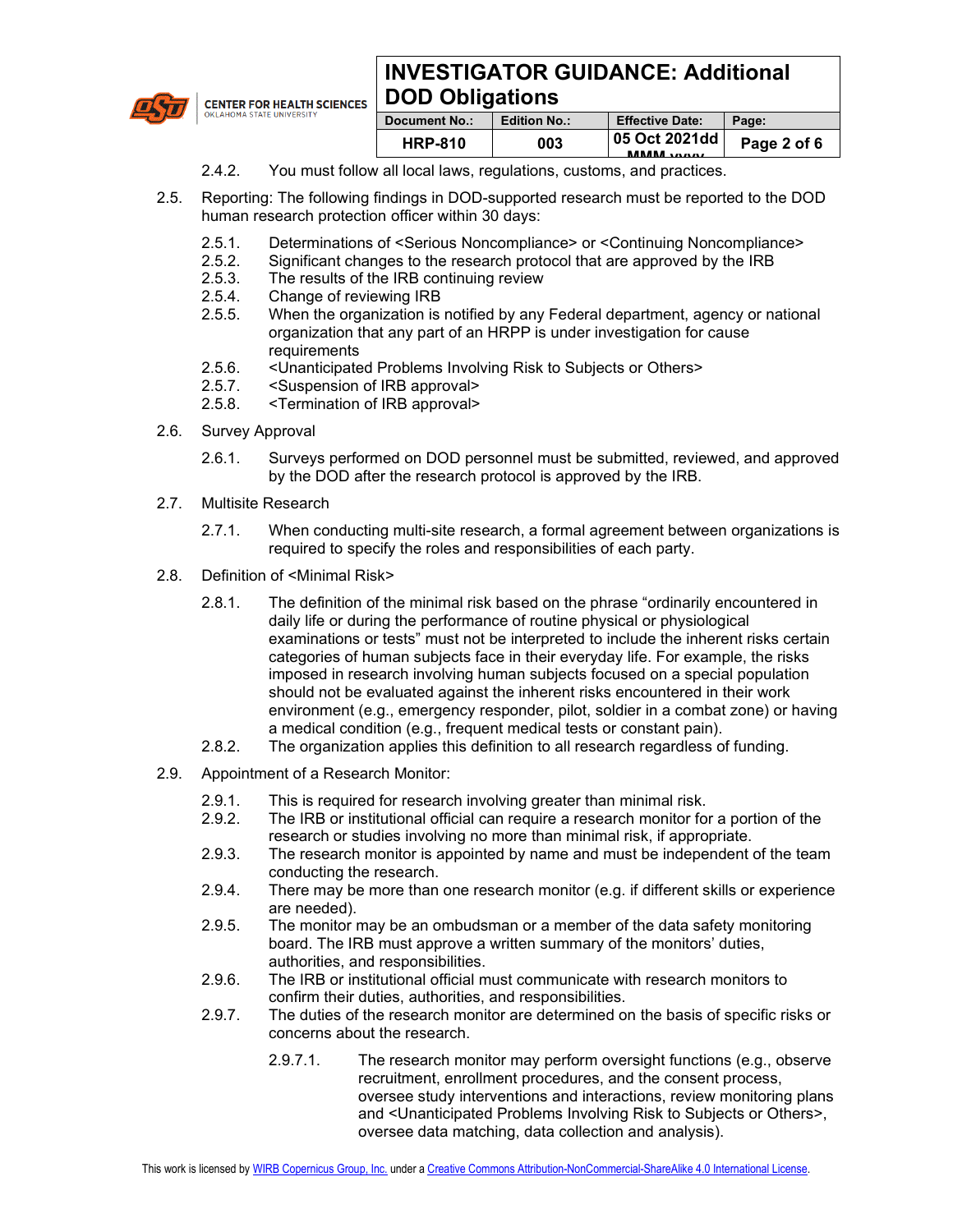

**INVESTIGATOR GUIDANCE: Additional DOD Obligations**

|  | <b>POD ODIIGATOIIS</b> |  |
|--|------------------------|--|
|  | .                      |  |

| <b>Document No.:</b> | <b>Edition No.:</b> | <b>Effective Date:</b>                      | Page:       |
|----------------------|---------------------|---------------------------------------------|-------------|
| <b>HRP-810</b>       | 003                 | 05 Oct 2021dd<br><b>MAMARA</b> <i>Sonne</i> | Page 3 of 6 |
|                      |                     |                                             |             |

- 2.9.7.2. The research monitor may discuss the research protocol with investigators, interview human subjects, and consult with others outside of the study.
- 2.9.7.3. Report observations and findings to the IRB or a designated official.
- 2.9.8. The research monitor has the authority to:
	- 2.9.8.1. Stop a research study in progress.
	- 2.9.8.2. Remove individuals from study.
	- 2.9.8.3. Take any steps to protect the safety and well-being of subjects until the IRB can assess.
- 2.9.9. Recruitment of Service Members

**CENTER FOR HEALTH SCIENCES** 

- 2.9.9.1. Officers are not permitted to influence the decision of their subordinates.
- 2.9.9.2. Officers and senior non-commissioned officers may not be present at the time of recruitment.
- 2.9.9.3. Officers and senior non-commissioned officers have a separate opportunity to participate.
- 2.9.9.4. When recruitment involves a percentage of a unit, an independent ombudsman is present.
- 2.9.10. Compensation of Service Members:
	- 2.9.10.1. Service member may not receive pay or compensation for research during duty hours.
	- 2.9.10.2. A service member may be compensated for research if the subject is involved in the research when not on duty.
	- 2.9.10.3. Federal employees while on duty and non-Federal persons may be compensated for blood draws for research up to \$50 for each blood draw.
	- 2.9.10.4. Non-Federal persons may be compensated for participating in research involving other than blood draws in a reasonable amount as approved by the IRB according to local prevailing rates and the nature of the research.

### 2.10. Consent

- 2.10.1. The disclosure for research-related injury must follow the requirements of the DOD component.
- 2.10.2. If the subject undergoes interactions or interventions for the primary purpose of obtaining data regarding the effect of the intervention or interaction, the subject is considered an "experimental subject." Research involving experimental subjects as defined in DODI 3216.02 is a subset of research involving human subjects. For experimental subjects:
	- 2.10.2.1. A waiver of the consent process is prohibited unless a waiver is obtained from the Assistant Secretary of DOD for Research and Engineering.
	- 2.10.2.2. The Assistant Secretary for DOD for Research and Engineering may waive the requirements for consent when all of the following are met:

| $2.10.2.2.1$ . | The research is necessary to advance the<br>development of a medical product for the Military |
|----------------|-----------------------------------------------------------------------------------------------|
|                | Services.                                                                                     |
| 2.10.2.2.2.    | The research may directly benefit the individual                                              |
|                | experimental subject.                                                                         |
| 2.10.2.2.3.    | The research is conducted in compliance with all                                              |
|                | other applicable laws and regulations.                                                        |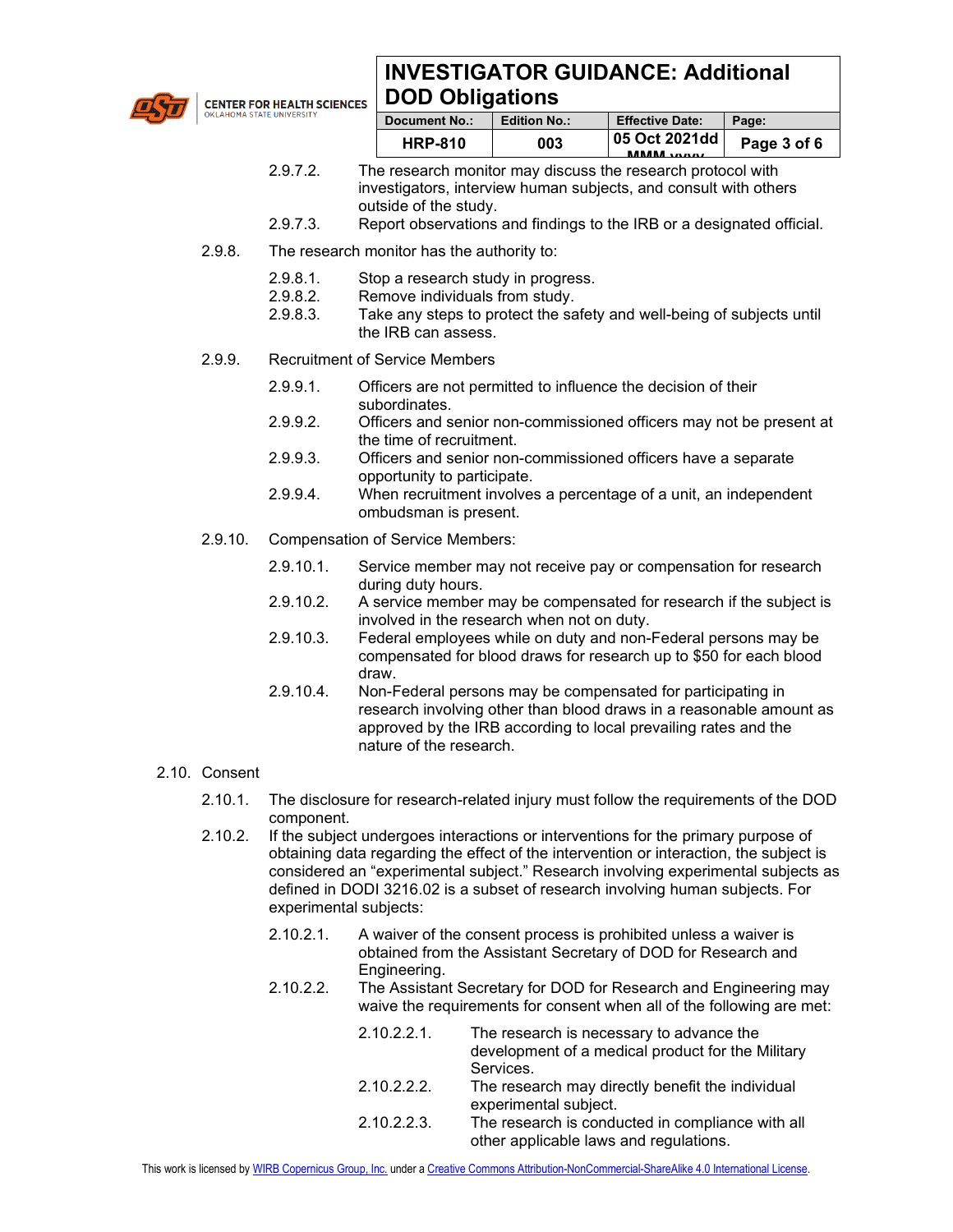

**CENTER FOR HEALTH SCIENCES** 

# **INVESTIGATOR GUIDANCE: Additional DOD Obligations**

| <b>Document No.:</b> | <b>Edition No.:</b> | <b>Effective Date:</b>               | Page:       |
|----------------------|---------------------|--------------------------------------|-------------|
| <b>HRP-810</b>       | 003                 | 05 Oct 2021dd<br><b>BABABA</b> SAAAL | Page 4 of 6 |
|                      |                     |                                      |             |

- 2.10.2.3. The IRB may waive the consent process for subjects who are not "experimental subjects."
- 2.10.2.4. If consent is to be obtained from the experimental subjects' legal representative, the research must intend to benefit the individual subject.
	- 2.10.2.4.1 The determination that research is intended to be beneficial to the individual experimental subject must be made by an IRB.
- 2.10.3. Waivers of consent are prohibited for classified research.
- 2.11. Research on Pregnant Women
	- 2.11.1. Research involving pregnant women and fetuses as subjects is subject to HHS Subpart B except:
		- 2.11.1.1. The phrase "biomedical knowledge" is replaced with "generalizable knowledge."
		- 2.11.1.2. The applicability of Subpart B is limited to research involving pregnant women as subjects in research that is more than minimal risk and included interventions or invasive procedures to the woman or the fetus or involving fetuses or neonates as subjects.
- 2.12. Research on Prisoners
	- 2.12.1. Research involving prisoners is subject to HHS Subparts C.
	- 2.12.2. Research involving prisoners cannot be reviewed by the expedited procedure.
	- 2.12.3. When the IRB reviews research involving prisoners, at least one prisoner representative must be present for quorum. The prisoner representative may be a prisoner, an employee of the prison, or an individual not affiliated with the prison.
	- 2.12.4. In addition to allowable categories of research on prisoners in Subpart C, epidemiological research is also allowable when:
		- 2.12.4.1. The research describes the prevalence or incidence of a disease by identifying all cases or studies potential risk factor association for a disease.
		- 2.12.4.2. The research presents no more than minimal risk.
		- 2.12.4.3. The research presents no more than an inconvenience to the subject.
	- 2.12.5. When a subject becomes a prisoner, if the investigator asserts to the IRB that it is in the best interest of the prisoner-subject to continue to participate in the research while a prisoner, the IRB chair may determine that the prisoner-subject may continue to participate until the convened IRB can review this request to approve a change in the research protocol and until the institutional official and DOD Component office review the IRB's approval to change the research protocol. Otherwise, the IRB chair must require that all research interactions and interventions with the prisoner-subject (including obtaining identifiable private information) cease until the convened IRB can review this request to approve a change in the research protocol. The convened IRB, upon receipt of notification that a previously enrolled human subject has become a prisoner, must promptly rereview the research protocol to ensure that the rights and wellbeing of the human subject, now a prisoner, are not in jeopardy. The IRB should consult with a subject matter expert having the expertise of a prisoner representative if the IRB reviewing the research protocol does not have a prisoner representative. If the prisonersubject can continue to consent to participate and is capable of meeting the research protocol requirements, the terms of the prisoner-subject's confinement does not inhibit the ethical conduct of the research, and there are no other significant issues preventing the research involving human subjects from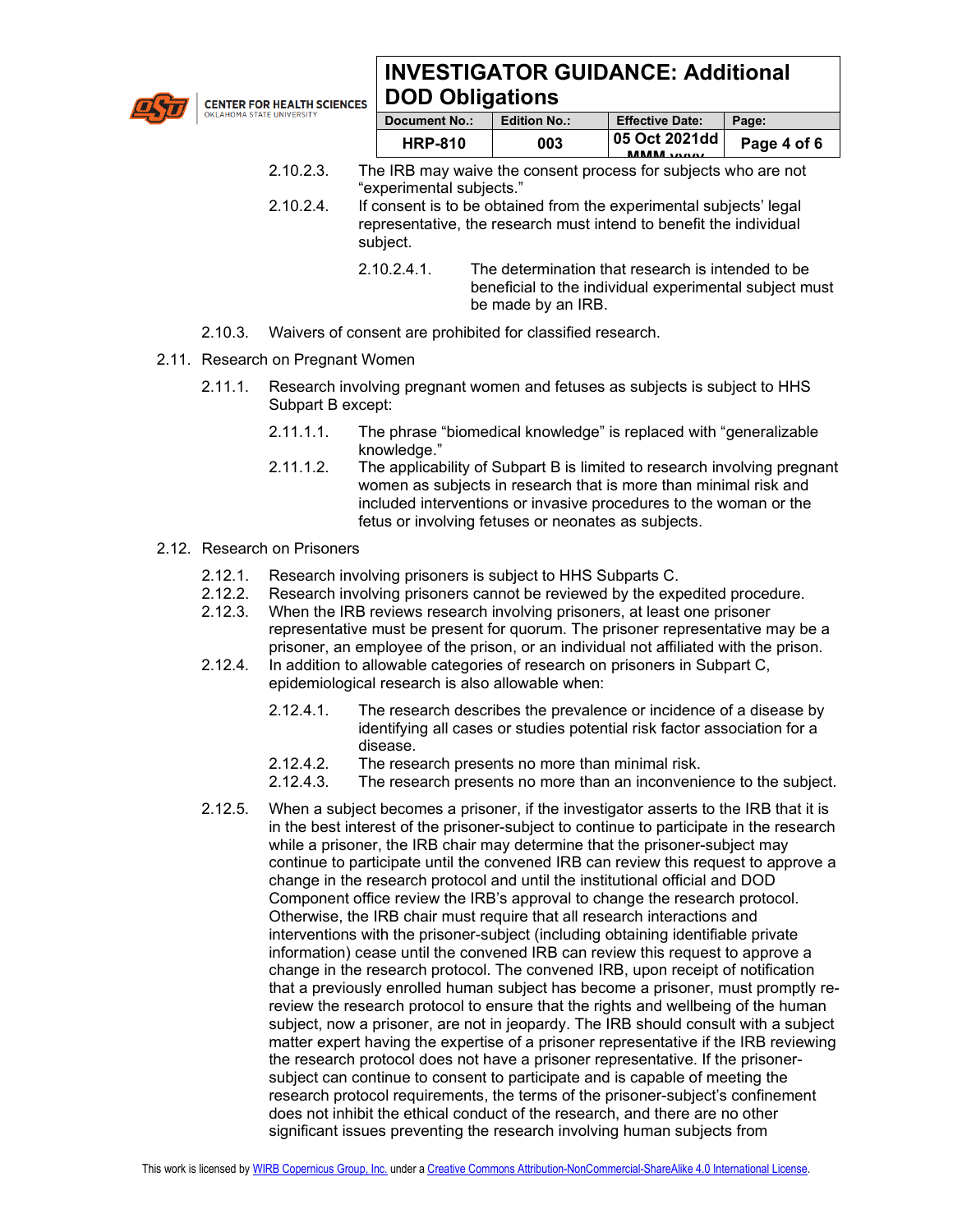

**CENTER FOR HEALTH SCIENCES** 

# **INVESTIGATOR GUIDANCE: Additional DOD Obligations**

| <b>Document No.:</b> | <b>Edition No.:</b> | <b>Effective Date:</b>               | Page:       |
|----------------------|---------------------|--------------------------------------|-------------|
| <b>HRP-810</b>       | 003                 | 05 Oct 2021dd<br><b>BABABA</b> SAAAZ | Page 5 of 6 |
|                      |                     |                                      |             |

continuing as approved, the convened IRB may approve a change in the study to allow this prisoner-subject to continue to participate in the research. This approval is limited to the individual prisoner-subject and does not allow recruitment of prisoners as subjects.

- 2.12.6. Research involving a detainee as a human subjects is prohibited.
	- 2.12.6.1. This prohibition does not apply to research involving investigational drugs and devices when the same products would be offered to US military personnel in the same location for the same condition.
- 2.12.7. Research involving prisoners of war is prohibited.
	- 2.12.7.1. "Prisoner of war" includes any person captured, detained, held, or otherwise under the control of DOD personnel (military, civilian, or contractor employee). Such persons include: Enemy Combatant, Lawful Enemy Combatant, Unlawful Enemy Combatant, Enemy Prisoner of War, Retained Person, and Civilian Internee. Such persons do not include personnel of the DOD being held for law enforcement purposes. It does not include persons being held primarily for law enforcement purposes, except where the United States is the occupying power.
	- 2.12.7.2. This prohibition does not apply to activities covered by investigational new drug or investigational device provisions for the purpose of diagnosis or treatment of a medical condition in a patient. Such treatment (e.g., an investigational new drug) may be offered to detainees with the detainees' informed consent when the medical products are subject to FDA regulations for investigational new drugs or investigational medical devices, and only when the same product would be offered to members of the U.S. Military Services in the same location for the same medical condition and only when consistent with established medical practice involving investigational drugs and devices.
- 2.13. Research on Children
	- 2.13.1. Research involving children is subject to the HHS Subpart D.
	- 2.13.2. The exemption for research involving survey or interview procedures or observation of public behavior, does not apply to research with children, except for research involving observations of public behavior when the investigator(s) do not participate in the activities being observed.
- 2.14. Research on Fetal Tissue
	- 2.14.1. Fetal research must comply with US Code Title 42, Chapter 6A, Subchapter III, Part H, 289g.
- 2.15. Waiver of Informed consent for Planned Emergency Research
	- 2.15.1. An exception from consent in emergency medicine research is prohibited unless a waiver is obtained from the Secretary of DOD.
- 2.16. Records
	- 2.16.1. Records maintained that document compliance or <Noncompliance> with DOD regulations must be made accessible for inspection and copying by representatives of the DOD at reasonable times and in a reasonable manner as determined by the supporting DOD component.
- 2.17. Non-exempt Classified Research